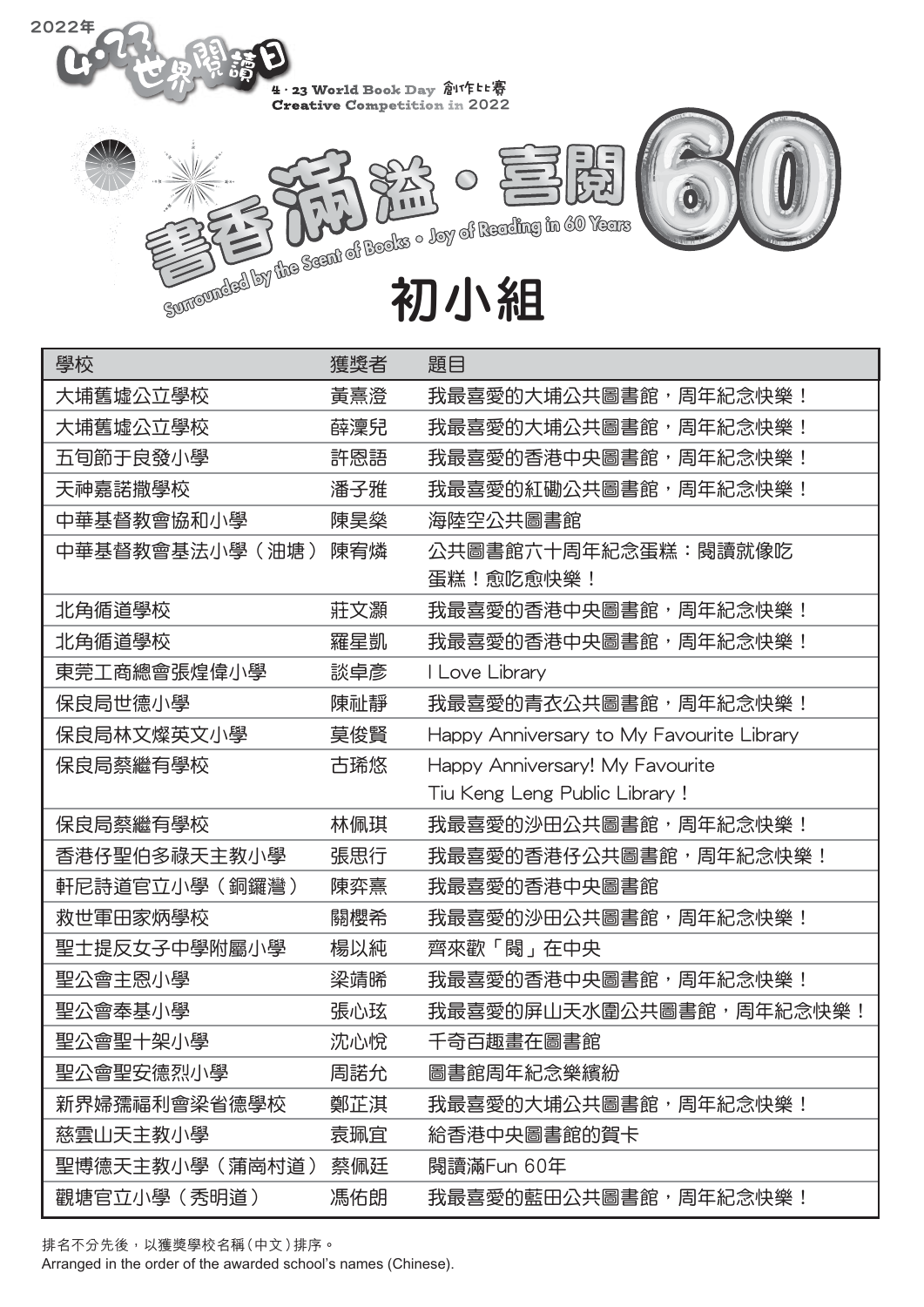# 高小中文組

| 學校             | 獲獎者 | 題目        |
|----------------|-----|-----------|
| 九龍塘宣道小學        | 余卓霖 | 我的聖誕情書    |
| 九龍灣聖若翰天主教小學    | 郭頌螢 | 爺爺的職業     |
| 大埔舊墟公立學校       | 陳彥彤 | 《爺爺的天堂島》  |
| 中華基督教會基慧小學(馬灣) | 蔡綺蔚 | 啟迪心靈的繪本閱讀 |
| 北角循道學校         | 袁曦藍 | 貪念的陷阱     |
| 吳氏宗親總會泰伯紀念學校   | 陳心睿 | 「小野獸」消失了  |
| 佛教慈敬學校         | 林月如 | 給老師的信     |
| 保良局陳溢小學        | 郭子謙 | 請保育樹林     |
| 英皇書院同學會小學第二校   | 陸晞悠 | 迎戰因難 克服難關 |
| 基督教香港信義會紅磡信義學校 | 王芷晴 | 分享閱讀的樂趣   |
| 循道學校           | 黃量理 | 《手機消失的一天》 |
| 聖三一堂小學         | 陳曉瞳 | 每一個人都是獨特的 |
| 聖士提反女子中學附屬小學   | 胡若軒 | 活像驚嘆號     |
| 聖公會青衣邨何澤芸小學    | 陳詩聿 | 《换媽媽》     |
| 觀塘官立小學(秀明道)    | 張鐘健 | 啟迪心靈的繪本   |

#### Senior Primary English Category

| <b>School</b>                                                       | <b>Winner</b>             | <b>Topic</b>                                               |
|---------------------------------------------------------------------|---------------------------|------------------------------------------------------------|
| Buddhist Chi King Primary School                                    | CHAN Tsz Tung             | No Matter What                                             |
| G.T. (Ellen Yeung) College                                          | LEUNG Sen Fung            | An Encouraging Book: "Be You"!                             |
| G.T. (Ellen Yeung) College                                          | MA Yui Ching Melanie      | Zero Capacity for Love                                     |
| Salesian School                                                     | <b>TUNG Ho Tsun</b>       | A Story About Bravery                                      |
| St. John the Baptist Catholic Primary School                        | <b>WONG Tsz Ho Marco</b>  | The Magic School Bus: Get Recycled                         |
| St. Paul's Co-educational College Primary<br>School                 | LAN Jacey Laura           | Simple Happiness                                           |
| The Education University of Hong Kong<br>Jockey Club Primary School | LIU Bing Qing Tina        | The Inspiring Picture Book                                 |
| The True Light Middle School of<br>Hong Kong (Primary Section)      | <b>WONG Sze Yu Lilian</b> | Embracing Your Uniqueness, Being<br>Different Can Be Good! |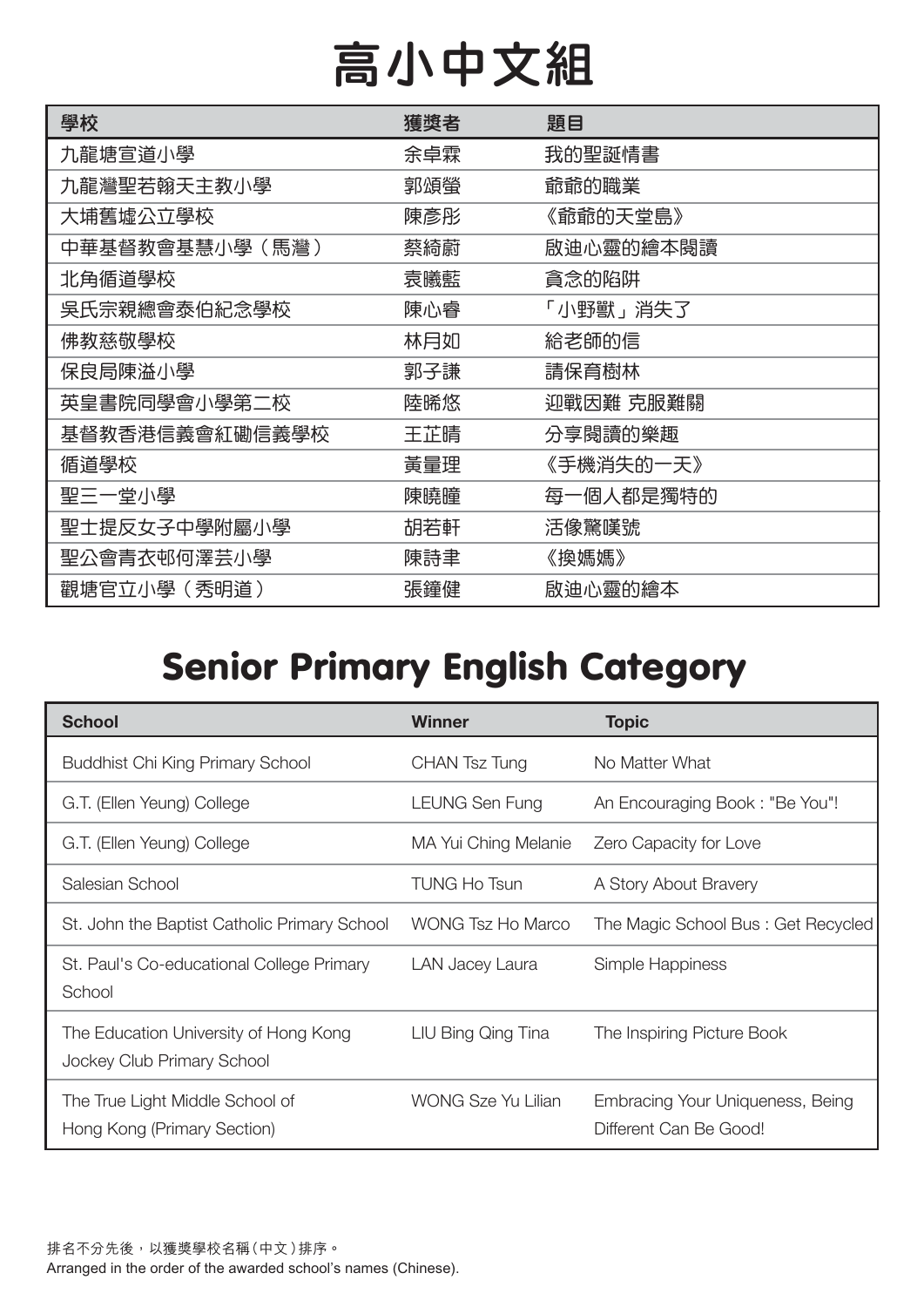# 初中中文組

| 學校             | 獲獎者 | 題目                 |
|----------------|-----|--------------------|
| 東華三院甲寅年總理中學    | 楊曼翎 | 無限人生               |
| 東華三院李嘉誠中學      | 莊嘉怡 | 面對磨難               |
| 東華三院盧幹庭紀念中學    | 郭紀昕 | 致敬,袁隆平教授           |
| 東華三院盧幹庭紀念中學    | 陳凱恩 | 一位受人尊敬的科技先驅者       |
| 皇仁舊生會中學        | 黎思悅 | 閱讀・成長              |
| 保良局姚連生中學       | 陳可欣 | 《摘金背後》給我的三個啟示      |
| 保良局蔡繼有學校       | 李懿霖 | 《李小龍思想解碼》閱讀心得      |
| 香港布廠商會朱石麟中學    | 羅紫熙 | 「天眼」最重要的零件         |
| 馬錦明慈善基金馬可賓紀念中學 | 相行書 | 黑暗中的引路燈            |
| 馬錦明慈善基金馬可賓紀念中學 | 麥珈臻 | 光                  |
| 培僑中學           | 吳欣兒 | 用生命抗爭              |
| 聖馬可中學          | 汪舒雯 | 賈伯斯對我的啟發           |
| 聖馬可中學          | 施貽齢 | 「香港的女兒」—— 梅艷芳對我的啟發 |
| 新會商會陳白沙紀念中學    | 伍珞燾 | 成功貴在堅持             |
| 德愛中學           | 黃智恩 | 傳奇人物:賈伯斯           |

### Junior Secondary English Category

| <b>School</b>                                                | <b>Winner</b>             | <b>Topic</b>                                                                   |
|--------------------------------------------------------------|---------------------------|--------------------------------------------------------------------------------|
| Catholic Ming Yuen Secondary School                          | NG Lai Lam                | The Struggles of Stephen Hawking                                               |
| Kwun Tong Maryknoll College                                  | <b>TAM Kai Tsun</b>       | Face All the Difficulties With a Smile                                         |
| Pui Shing Catholic Secondary School                          | LUI Wun Yin               | Stephen Hawking: The Theory of<br>Everything is Possible                       |
| St. Bonaventure College and High School LAU Pui Sing Patrick |                           | A Legendary Basketball Player:<br>Kobe Bryant                                  |
| St. Bonaventure College and High School TSE Wing Yin Erris   |                           | A Didactic Masterpiece that Enlightens<br>Me On the Importance of Perseverance |
| The Jockey Club Man Kwan<br>EduYoung College                 | <b>ZENG Nga Wun Cece</b>  | The Alex Scott Story: Alex and the<br>Amazing Lemonade Stand                   |
| Tsang Pik Shan (Sung Lan)<br>Secondary School                | <b>CHEN Lap Hang</b>      | A Role Model: Kobe Bryant                                                      |
| Tung Wah Group of Hospitals<br>Lui Yun Choy Memorial College | <b>HUI Sum Yu Tiffany</b> | "Do You Read Me?" Steve Jobs' Call                                             |

排名不分先後,以獲獎學校名稱(中文)排序。 Arranged in the order of the awarded school's names (Chinese).